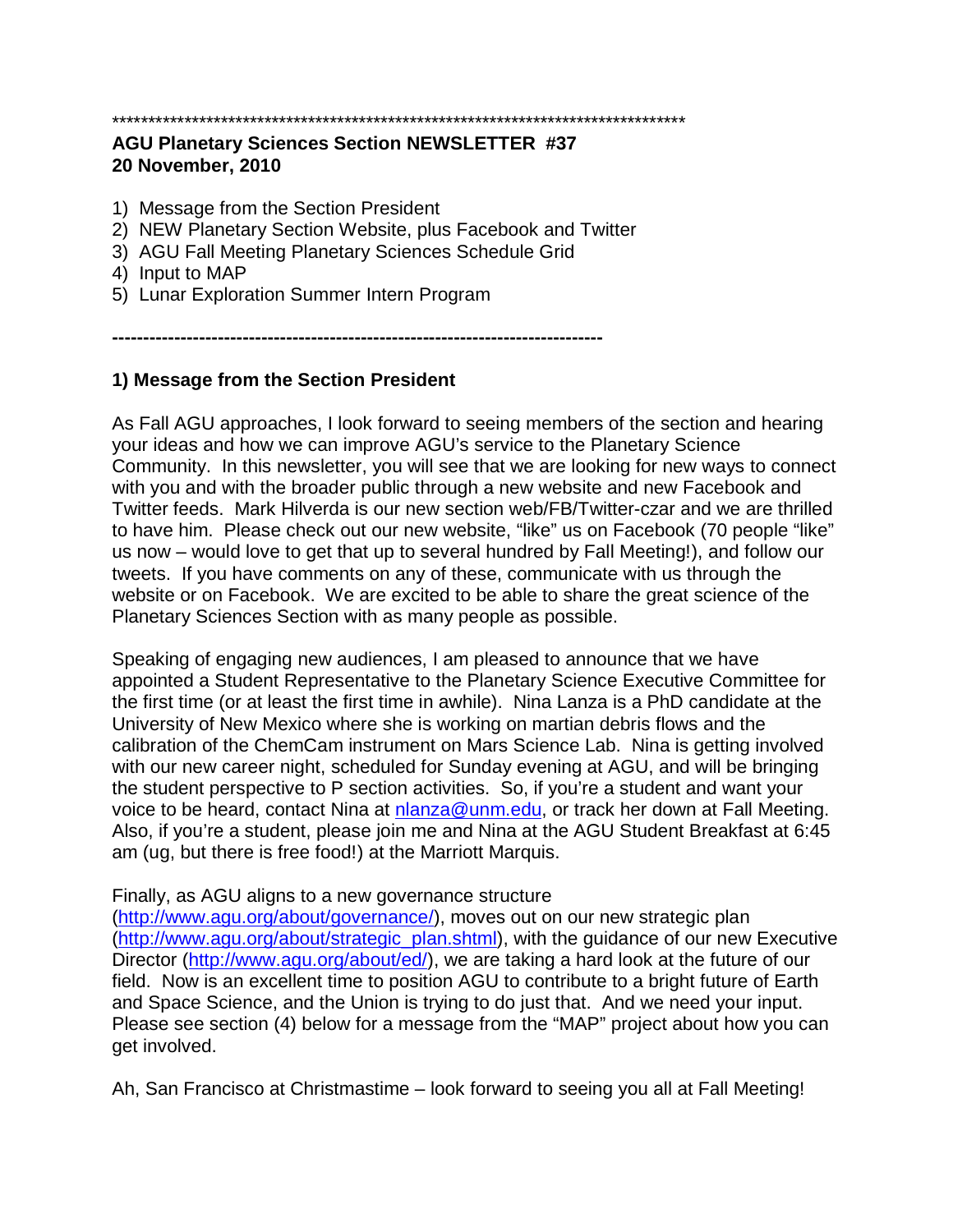Best regards, Laurie Leshin

**-------------------------------------------------------------------------------**

### **2) NEW Planetary Section Website, plus Facebook and Twitter**

The final web address will be the same as the current site: http://www.agu.org/sections/planets/

We are now on Facebook and Twitter! We hope to use these channels to keep you informed of AGU events, current research, space missions, and other items of planetary interest. Most importantly we hope we can connect with you and others interested in the planetary sciences.

Facebook: http://facebook.com/AGUPlanetary Twitter:<http://twitter.com/AGUPlanetary>

**-------------------------------------------------------------------------------**

# **3) AGU Fall Meeting Planetary Sciences Schedule Grid**

This three-page pdf file gives the times and locations of all Planetary Section oral and poster sessions, plus a selection of special lectures, town halls, and events.

<< insert pdf here >>

**-------------------------------------------------------------------------------**

# **4) Input to MAP**

The AGU Council has begun an important research project on the future of our science and what that means for AGU. This project, titled Mission:Alignment Project, will be discussed at the Council meeting on 12 December in San Francisco but we'd like your involvement as well. At the Fall Meeting, you have two opportunities to voice your opinion:

- 1. Attend one of the guided group discussions being held on Monday and Tuesday. Specific times are listed below.
- 2. Participate in an online survey. Details will be provided at our business meeting in San Francisco.

The newly configured AGU Council now includes a wide range of constituent voices the leaders of all sections and focus groups, five committee chairs, five students and young careerists, along with the AGU President and Executive Director. The Council's first order of business is aligning to the new mission and strategic plan. The group will be addressing the following question: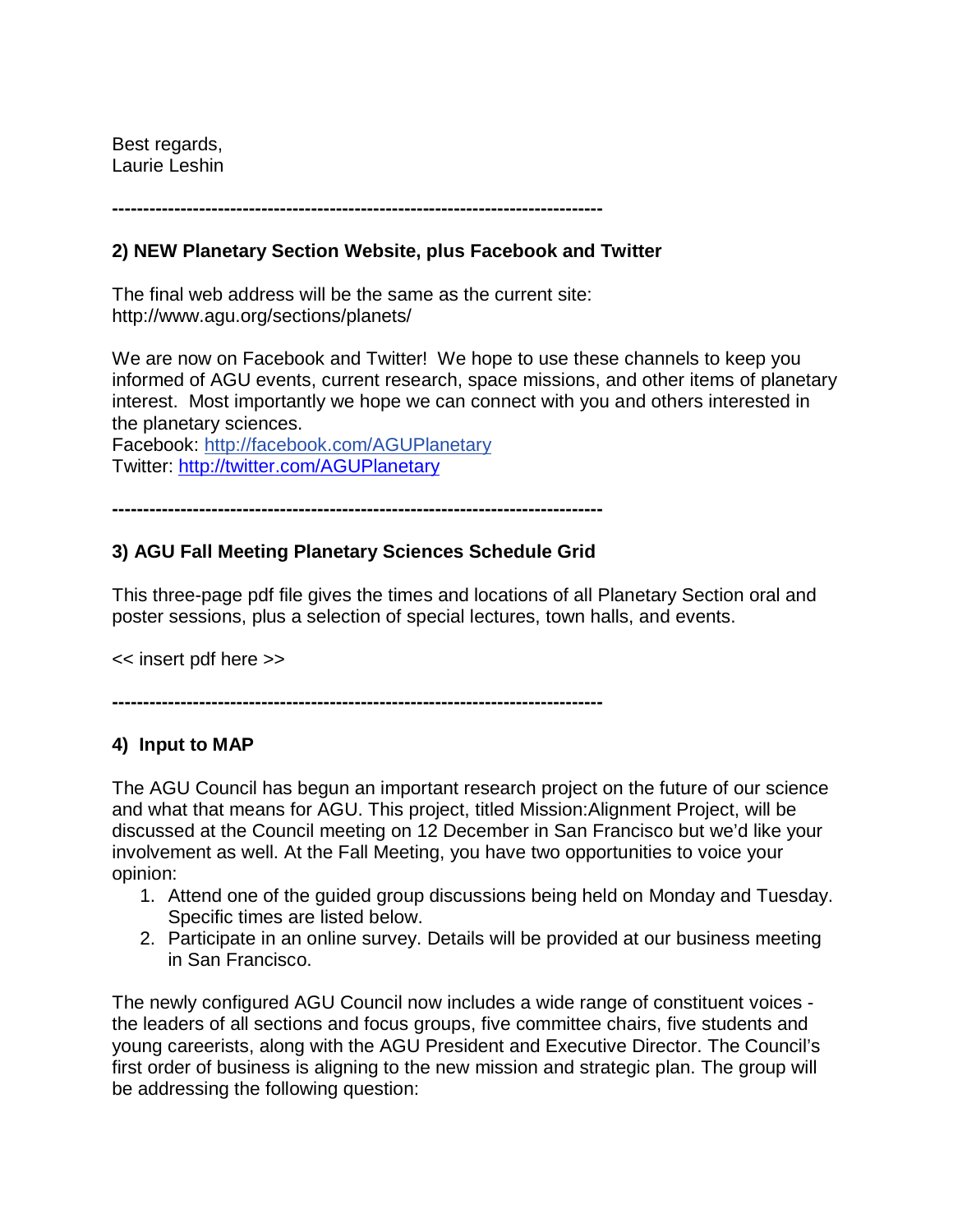*Given our strategic plan, stakeholder expectations of AGU, and what is being asked of science and our members -- How does our science need to be organized, recognized and rewarded, disseminated and promoted?*

We'd like to hear from all AGU members as we move forward on this important project. Please help us shape the future of AGU!

| Participants                      | Date          | Time                 |
|-----------------------------------|---------------|----------------------|
| Session 1 for Section/Focus Group | Monday 13     | $4pm - 5:45pm$       |
| members                           | December 2010 |                      |
| Session 2 for Section/Focus Group | Tuesday 14    | $10:30am - 12:20pm$  |
| members                           | December 2010 |                      |
| Session 3 for international       | Tuesday 14    | $1:30$ pm $-3:30$ pm |
| members                           | December 2010 |                      |
| Session 4 for students/young      | Tuesday 14    | $4$ pm – 6pm         |
| careerists                        | December 2010 |                      |
|                                   |               |                      |

# **Guided Group Discussions are being held in Moscone West 2012**

Please come and tell us what you think!

**-------------------------------------------------------------------------------**

# **5) Lunar Exploration Summer Intern Program**

The Lunar and Planetary Institute (LPI) is hosting a special lunar exploration summer intern program to evaluate possible landing sites for robotic and human exploration missions. The LPI invites applications from graduate students in geology, planetary science, and related programs. The program is also open to undergraduate students in geology, astronomy, chemistry, and physics with at least 50 semester hours of credit. The goal of this program is to integrate NASA's lunar science priorities with the exploration components of the Constellation program. This will be a unique team activity that should foster extensive discussions among students and senior science team members. The 10-week program runs from May 31, 2011, through August 5, 2011. Selected interns will receive a \$5000.00 stipend to cover the costs associated with being in Houston for the duration of the program. Additionally, U.S. citizens will receive up to \$1000.00 in travel expense reimbursement, and foreign nationals will receive up to \$1500 in travel expense reimbursement. Please pass this information on to any students who might be interested. Application deadline is January 21, 2011.

http://www.lpi.usra.edu/lunar\_intern/

Julie Tygielski Lunar Exploration Summer Intern Program [lunarintern@lpi.usra.edu](mailto:lunarintern@lpi.usra.edu)